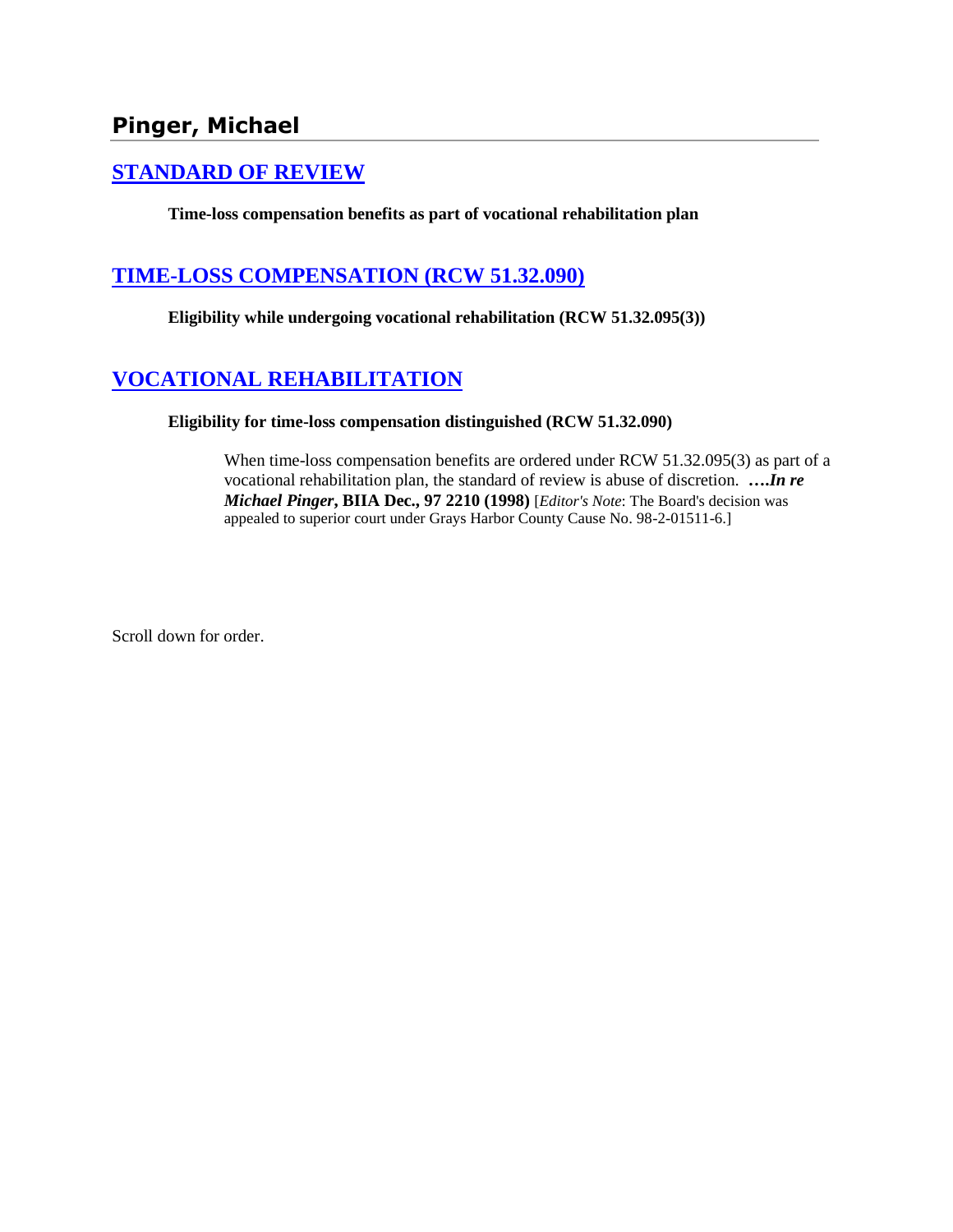## **BEFORE THE BOARD OF INDUSTRIAL INSURANCE APPEALS STATE OF WASHINGTON**

**)**

 **IN RE: MICHAEL PINGER ) DOCKET NO. 97 2210**

**CLAIM NO. T-705407 ) DECISION AND ORDER** 

APPEARANCES:

Claimant, Michael Pinger, by Riecan & Hall, Inc., P.S., per George M. Riecan

Self-Insured Employer, Weyerhaeuser Company, by Kathryn D. Fewell, Senior Corporate Counsel

The self-insured employer, Weyerhaeuser Company, filed an appeal with the Board of Industrial Insurance Appeals on March 21, 1997, from an order of the Department of Labor and Industries dated March 6, 1997. The order stated that on January 23, 1997, the Director determined that the claimant was eligible for vocational services, and that time loss compensation

# was payable. **REVERSED AND REMANDED.**

## **DECISION**

Pursuant to RCW 51.52.104 and RCW 51.52.106, this matter is before the Board for review and decision on a timely Petition for Review filed by the self-insured employer to a Proposed Decision and Order issued on April 14, 1998, in which the order of the Department dated March 6, 1997, was affirmed.

The Board has reviewed the evidentiary rulings in the record of proceedings and finds that

no prejudicial error was committed and the rulings are affirmed.

The March 6, 1997 order under appeal states, in its entirety,

The Director indicated on 1/23/97 that Mr. Pinger was eligible for vocational services. Time loss is therefore payable.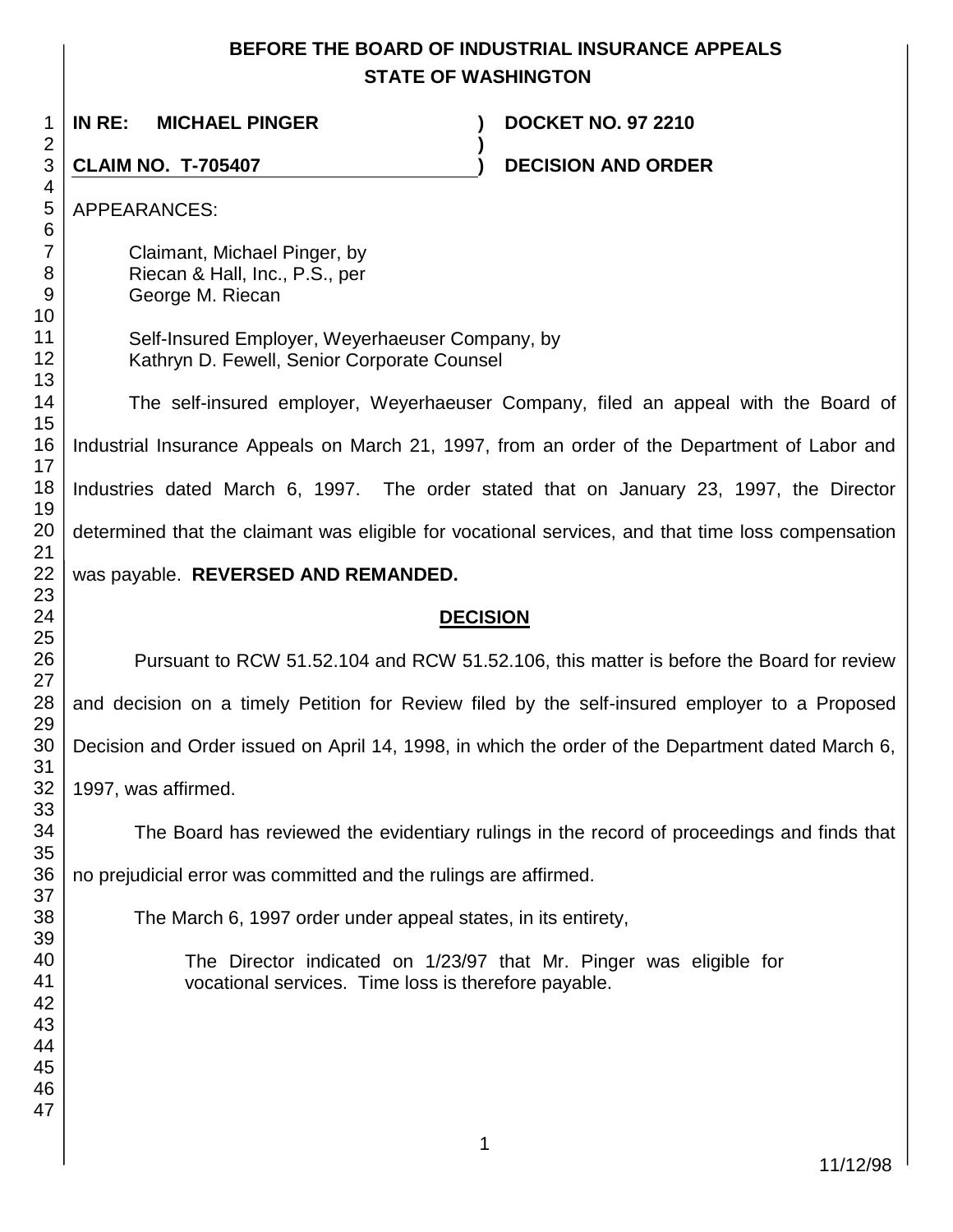Two issues are presented. First, are temporary total disability benefits payable to the claimant under RCW 51.32.095 where, in the exercise of the supervisor's sole discretion, vocational rehabilitation has been determined to be necessary and likely to enable the injured worker to become employable at gainful employment? Second, by what standard is the supervisor's decision to pay temporary total disability benefits reviewed?

Michael Pinger, a 35-year-old heavy equipment mechanic, hurt his neck on May 10, 1993, while in the course of his employment with Weyerhaeuser Company. Mr. Pinger's industrial insurance claim was allowed and benefits provided. On March 20, 1995, approximately two years after the injury, Mr. Pinger's condition was determined to be medically fixed and stable. His claim was closed with an award for permanent partial disability equal to Category 2 of permanent cervical spine impairments.

Seven months after closure, Mr. Pinger filed an application to reopen his claim, stating that his condition had worsened. His aggravation application was favorably received and the claim reopened. On March 6, 1997, the Department issued the order under appeal here, indicating that Mr. Pinger was found eligible for vocational services and that time loss is payable. As an aside, we note that the order failed to provide an effective date or dates for the payment of benefits.

We begin our analysis with consideration of the second issue raised by this appeal. Namely, by what standard is the supervisor's decision to be reviewed in a case in which the supervisor, through the exercise of his or her discretion under RCW 51.32.095(3), has ordered time loss to be payable? We conclude that the correct standard is not a preponderance of the evidence standard. Proof of a worker's employability by a preponderance of the evidence is not sufficient to overcome the supervisor's exercise of discretion under RCW 51.32.095(3).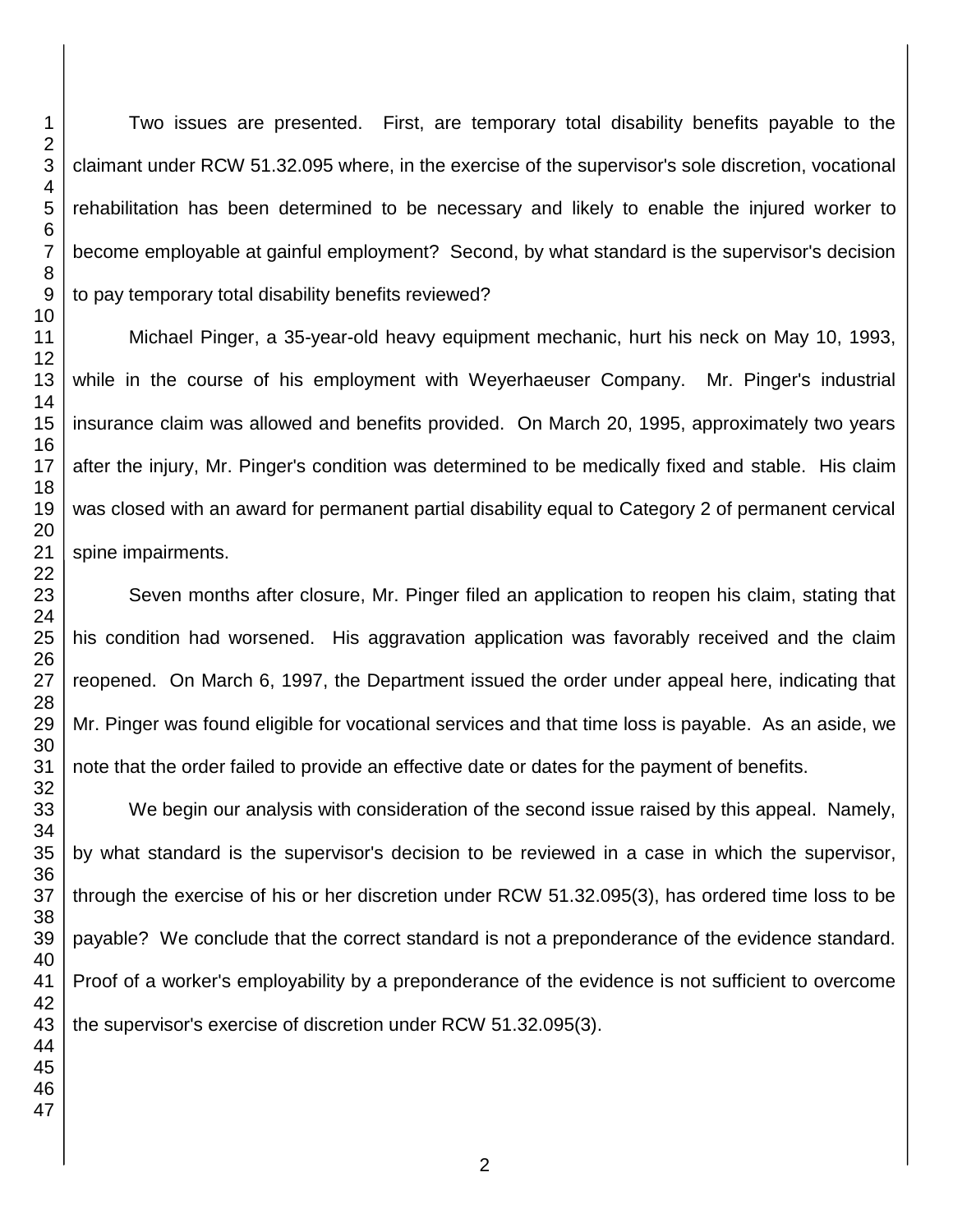Appreciation of the above requires an understanding of four elements relating to the payment of time loss compensation. First, statutory authorization for the payment of time loss compensation (temporary total disability) is found in both RCW 51.32.090, which in general relates to medical disability, and in RCW 51.32.095(3), which relates to vocational rehabilitation. Second, time loss compensation paid under RCW 51.32.095(3) is a vocational cost equivalent in character to books, tuition, fees and other necessary expenses. Third, the payment and/or denial of time loss benefits may be reviewed under RCW 51.32.090 or RCW 51.32.095(3), depending on the circumstances. Fourth, different standards of review will be applied depending on which section of the Act is being considered.

Addressing the first and second of the above elements, RCW 51.32.095(3) provides statutory authorization for the payment of time loss compensation as part of an injured worker's vocational rehabilitation and treats time loss benefits as a cost of vocational rehabilitation. The section states:

> Costs for vocational rehabilitation benefits allowed by the supervisor or supervisor's designee under subsection (1) of this section may include the cost of books, tuition, fees, supplies, equipment, transportation, child or dependent care, and other necessary expenses for any such worker in an amount not to exceed three thousand dollars in any fifty-two week period except as authorized by RCW 51.60.060, and the cost of continuing the temporary total disability compensation under RCW 51.32.090 while the worker is actively and successfully undergoing a formal program of vocational rehabilitation.

(Emphasis added.) The rationale for this section is apparent upon consideration of the practical needs of the worker. The Legislature recognized that an injured worker who engages in vocational rehabilitation must have a means of support, understanding that certain workers will, as a causal result of an industrial injury, experience disability that precludes their return to any work that they would otherwise qualify for by reason of age, education, training and work experience. These workers will require vocational rehabilitation services to return to gainful employment. The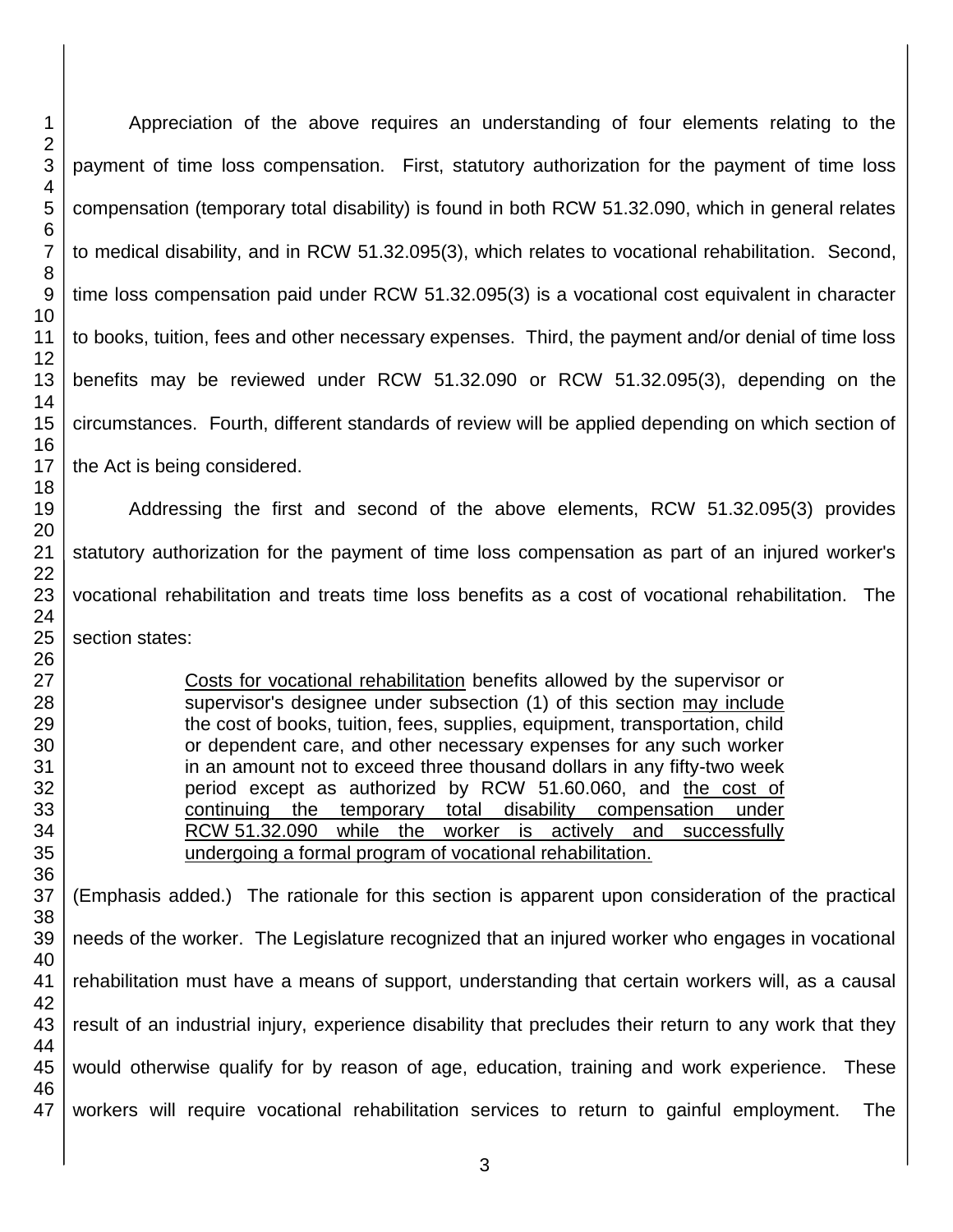Legislature included time loss compensation as a cost of vocational rehabilitation, drafting the section in the conjunctive, but specifically excluding time loss benefits from the \$3,000 limitation otherwise imposed on books, fees, supplies and so on.

The Director's statutory authorization for the payment of time loss compensation is found in RCW 51.32.095(1), which reads, in part:

> Where, after evaluation and recommendation . . . and in the sole opinion of the supervisor . . . vocational rehabilitation is both necessary and likely to enable the injured worker to become employable at gainful employment, the supervisor . . . may, in his or her sole discretion, pay . . . or . . . direct the self-insurer to pay the cost as provided in subsection (3) of this section.

The plain meaning of this section compels the conclusion that the Legislature gave the supervisor discretionary authority to order the payment of time loss compensation under RCW 51.32.095 regardless of whether medical certification of time loss compensation was otherwise available. The obvious implication is that time loss may be payable under RCW 51.32.090, the medical portion of the statute, as well as under RCW 51.32.095, the vocational portion. By this statement, we do not mean to suggest that the Director has discretionary authority to order the payment of time loss compensation under RCW 51.32.090. To the contrary, time loss compensation paid under RCW 51.32.090 requires, among other things, medical certification of temporary total disability.

It follows that the payment or denial of time loss compensation benefits may be reviewed under RCW 51.32.090 or RCW 51.32.095, depending on the circumstance. Outside of the context of vocational rehabilitation, an issue involving time loss would fall within the purview of RCW 51.32.090. Issues involving time loss compensation within the context of vocational rehabilitation could be reviewed under either RCW 51.32.090 or RCW 51.32.095 with the distinction being the circumstances of the case and the standard of review to be used. This leads us directly to the last of the above four elements.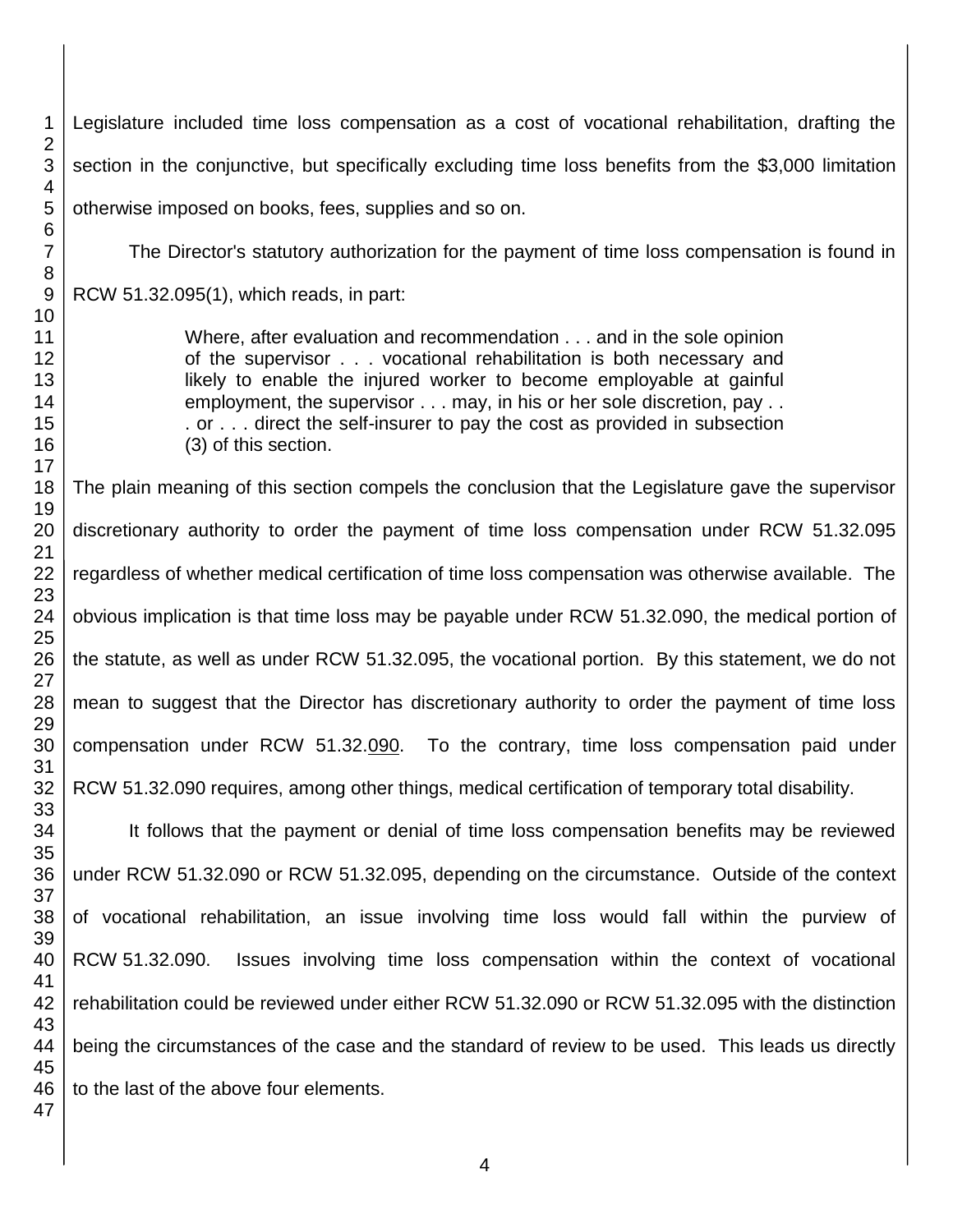| $\mathbf{1}$<br>$\overline{2}$                           | In reviewing questions of time loss, different standards of review will be used depending on                                                                                                                                                                                                                                                                                                                                                                                                                                                                                  |
|----------------------------------------------------------|-------------------------------------------------------------------------------------------------------------------------------------------------------------------------------------------------------------------------------------------------------------------------------------------------------------------------------------------------------------------------------------------------------------------------------------------------------------------------------------------------------------------------------------------------------------------------------|
| $\mathbf{3}$<br>4                                        | which section of the Act is being considered. RCW 51.32.090, which is the section requiring                                                                                                                                                                                                                                                                                                                                                                                                                                                                                   |
| 5                                                        | medical certification of temporary total disability, is reviewed on a preponderance of the credible                                                                                                                                                                                                                                                                                                                                                                                                                                                                           |
| $6\phantom{1}6$<br>$\overline{7}$                        | evidence standard. RCW 51.32.095, which involves an exercise of discretion by the supervisor of                                                                                                                                                                                                                                                                                                                                                                                                                                                                               |
| 8<br>9                                                   | industrial insurance, is reviewed under an abuse of discretion standard.                                                                                                                                                                                                                                                                                                                                                                                                                                                                                                      |
| 10<br>11                                                 | In In re Mary Spencer, BIIA Dec., 90 0264 (1991), the Board discussed the standard by                                                                                                                                                                                                                                                                                                                                                                                                                                                                                         |
| 12<br>13                                                 | which a determination concerning vocational services is reviewed:                                                                                                                                                                                                                                                                                                                                                                                                                                                                                                             |
| 14<br>15<br>16<br>17<br>18<br>19<br>20<br>21<br>22<br>23 | The initial determination, as to whether vocational rehabilitation services<br>are necessary and likely to make the worker employable, is committed<br>to the discretion of the supervisor or the supervisor's designee.<br>RCW 51.32.095. Furthermore, any dispute from that decision must be<br>filed with the Director. RCW 51.32.095(6); WAC 296-18A-470. Again,<br>the Director's decision as to whether or not the claimant is entitled to<br>vocational services is clearly vested in the Director's sole discretion.<br>In re Todd Eicher, BIIA Dec., 88 4477 (1990). |
| 24<br>25<br>26<br>27                                     | Our review is limited to determining whether the exercise of<br>discretionary authority constituted an abuse of discretion. In re Gary<br>Manley, BIIA Dec., 66,115 (1986); In re Armando Flores, BIIA Dec., 87<br>3913 (1989).                                                                                                                                                                                                                                                                                                                                               |
| 28<br>29<br>30                                           | Under RCW 51.32.095, there is no qualitative distinction between the supervisor's discretionary                                                                                                                                                                                                                                                                                                                                                                                                                                                                               |
| 31<br>32                                                 | decision to provide vocational services and the supervisor's discretionary decision to order the                                                                                                                                                                                                                                                                                                                                                                                                                                                                              |
| 33<br>34                                                 | payment of temporary total disability benefits. In each case the decision is left to the sole discretion                                                                                                                                                                                                                                                                                                                                                                                                                                                                      |
| 35<br>36                                                 | of the supervisor, and in each case the Board's review is limited to determining whether the                                                                                                                                                                                                                                                                                                                                                                                                                                                                                  |
| 37<br>38                                                 | exercise of discretionary authority constituted an abuse of discretion. In the present appeal, the                                                                                                                                                                                                                                                                                                                                                                                                                                                                            |
| 39<br>40                                                 | burden is on the employer as the appealing party to prove that the Director's exercise of discretion                                                                                                                                                                                                                                                                                                                                                                                                                                                                          |
| 41                                                       | was arbitrary or capricious based on the information that was before the Director at the time the                                                                                                                                                                                                                                                                                                                                                                                                                                                                             |
| 42<br>43<br>44                                           | decision was made. The burden is on the employer to show that the evidence then before the                                                                                                                                                                                                                                                                                                                                                                                                                                                                                    |
| 45                                                       | Director was logically unconnected to determining the need for temporary total disability benefits, or                                                                                                                                                                                                                                                                                                                                                                                                                                                                        |
| 46<br>47                                                 | that none of the information before the Director at the time of his decision could support his                                                                                                                                                                                                                                                                                                                                                                                                                                                                                |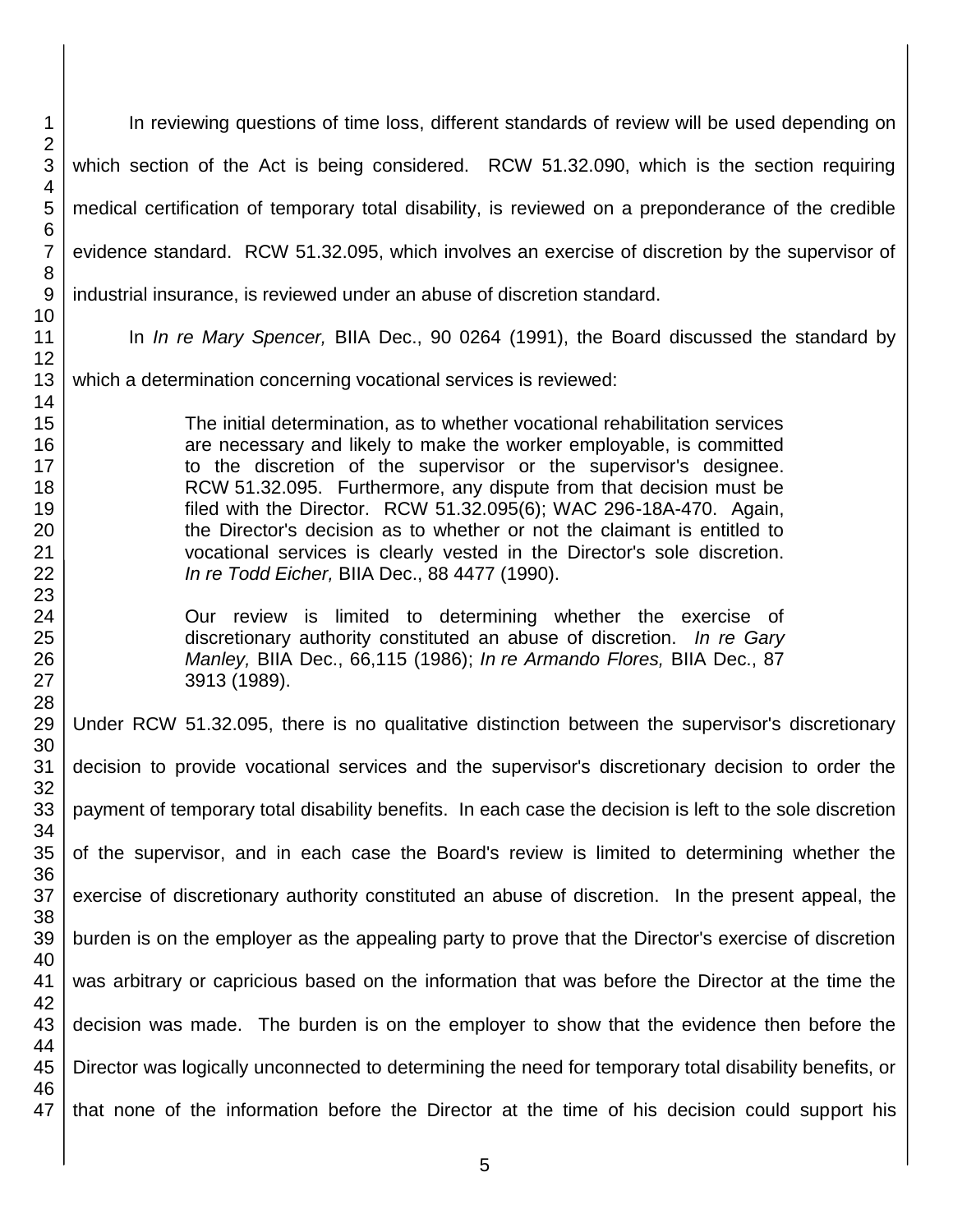decision. As we view the record, the self-insurer has failed to establish that the Director's exercise of authority constituted an abuse of discretion.

Turning back to the order under appeal, we again note that the Department did not include the effective date or a specific period for which the self-insured employer was to pay time loss compensation. We interpret this to be recognition by the Department that, in the context of vocational rehabilitation, temporary total disability benefits that are paid under RCW 51.32.095(3) are limited to the period in which "the worker is actively and successfully undergoing a formal program of vocational rehabilitation." WAC 296-18A-420 defines "formal program" for vocational rehabilitation purposes as "an approved rehabilitation plan . . . that provides services necessary and likely to enable the injured worker to be employable at gainful employment."

The March 6, 1997 order merely recites that "time loss is therefore payable" and is not determinative as to payment of time loss compensation benefits for any particular time. To the extent that it purports to order payment of time loss compensation benefits pursuant to RCW 51.32.095(3), for any period prior to the time that Mr. Pinger is "actively and successfully undergoing a formal program of vocational rehabilitation," it is incorrect.

#### **FINDINGS OF FACT**

1. On May 20, 1993, the Department of Labor and Industries received an application for benefits alleging that the claimant, Michael Pinger, had sustained an industrial injury to his back and neck on May 10, 1993, while in the course of his employment with Weyerhaeuser Company & Subsidiaries (Weyerhaeuser). The claim was allowed and benefits were provided. On March 20, 1995, the Department issued an order that closed the claim.

On October 31, 1995, the claimant filed an application to reopen for aggravation of the condition caused by the industrial injury. On January 16, 1996, the Department issued an order that reopened the claim effective September 2, 1995, for authorized treatment and action as indicated.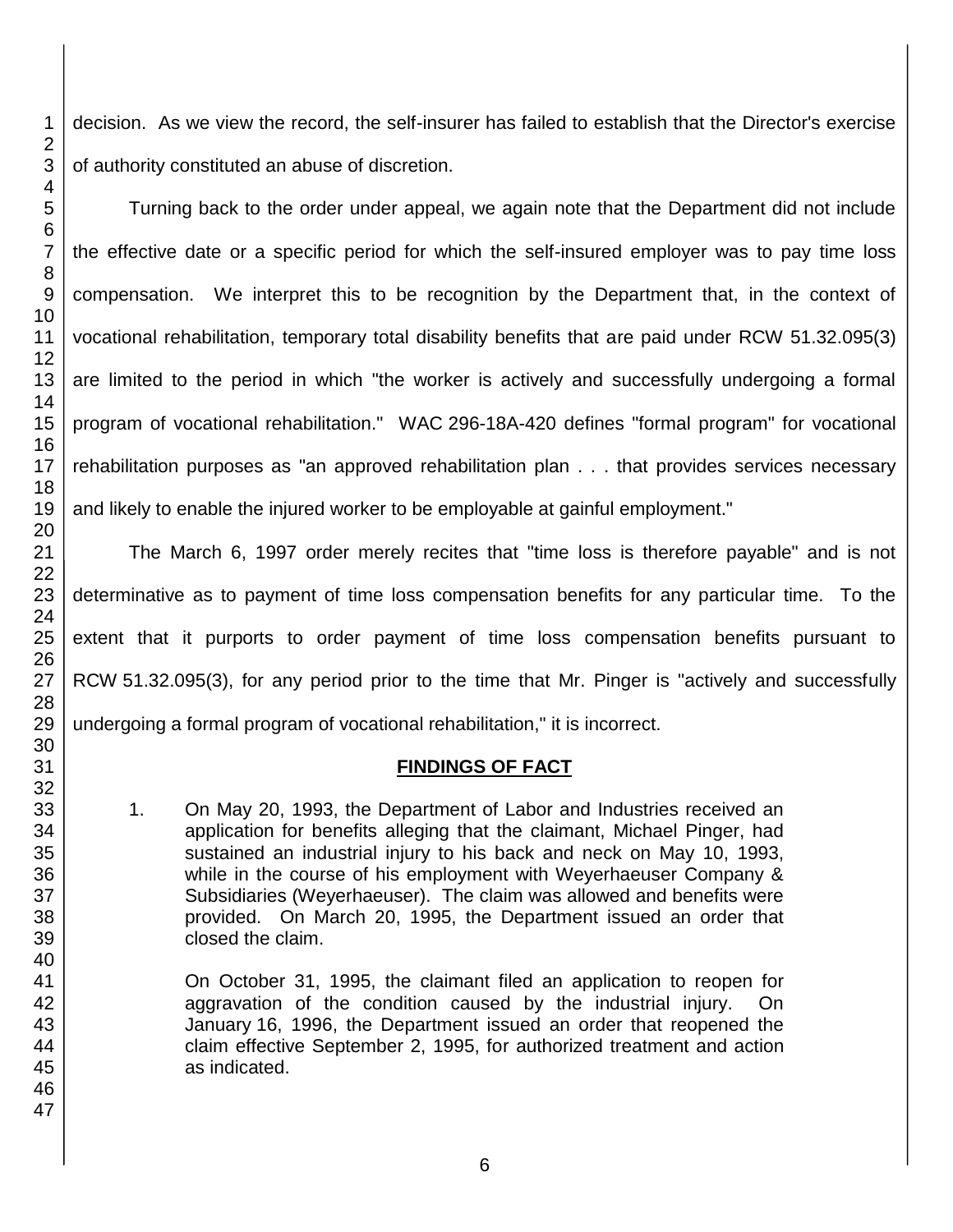On November 15, 1996, the Department issued a letter that stated that the employer had determined that the claimant is employable; that the Department disagrees with the employer's finding; and that the claimant is eligible to receive vocational rehabilitation services to prepare him for gainful employment. The employer received this letter on November 18, 1996. On December 6, 1996, the employer filed a protest and request for reconsideration of the Department letter dated November 15, 1996.

On January 18, 1997, the Department issued a letter stating that the Director had reviewed the facts of the case and had decided that vocational services were necessary to assist the claimant in returning to work. On March 6, 1997, the Department issued an order stating that the Director had indicated that the claimant was eligible for vocational services, and that time loss compensation was payable.

On March 21, 1997, the employer filed a Notice of Appeal with the Board of Industrial Insurance Appeals. On April 18, 1997, the Board issued an order extending the time to act on the appeal. On April 30, 1997, the Board issued an order granting the appeal, assigning it Docket No. 97 2210, and directing that proceedings be held on the issues raised therein.

- 2. On May 10, 1993, the claimant suffered an industrial injury to his neck while in the course of employment with Weyerhaeuser.
- 3. In a letter dated January 18, 1997, the Director of the Department of Labor and Industries determined that the claimant requires vocational services to assist him in returning to work. On March 6, 1997, the Department issued an order stating that the Director had indicated that the claimant was eligible for vocational services, and that time loss compensation was payable. The employer did not offer into evidence the factual information that was considered by the Director in determining that time loss compensation was payable.

#### **CONCLUSIONS OF LAW**

- 1. The Board of Industrial Insurance Appeals has jurisdiction over the parties and the subject matter to this appeal.
- 2. The evidentiary record herein does not show that the Director of the Department of Labor and Industries abused his discretion when he determined that time loss compensation was payable.
- 3. The discretionary payment of temporary total disability benefits is a decision that is in accordance with RCW 51.32.095(3).